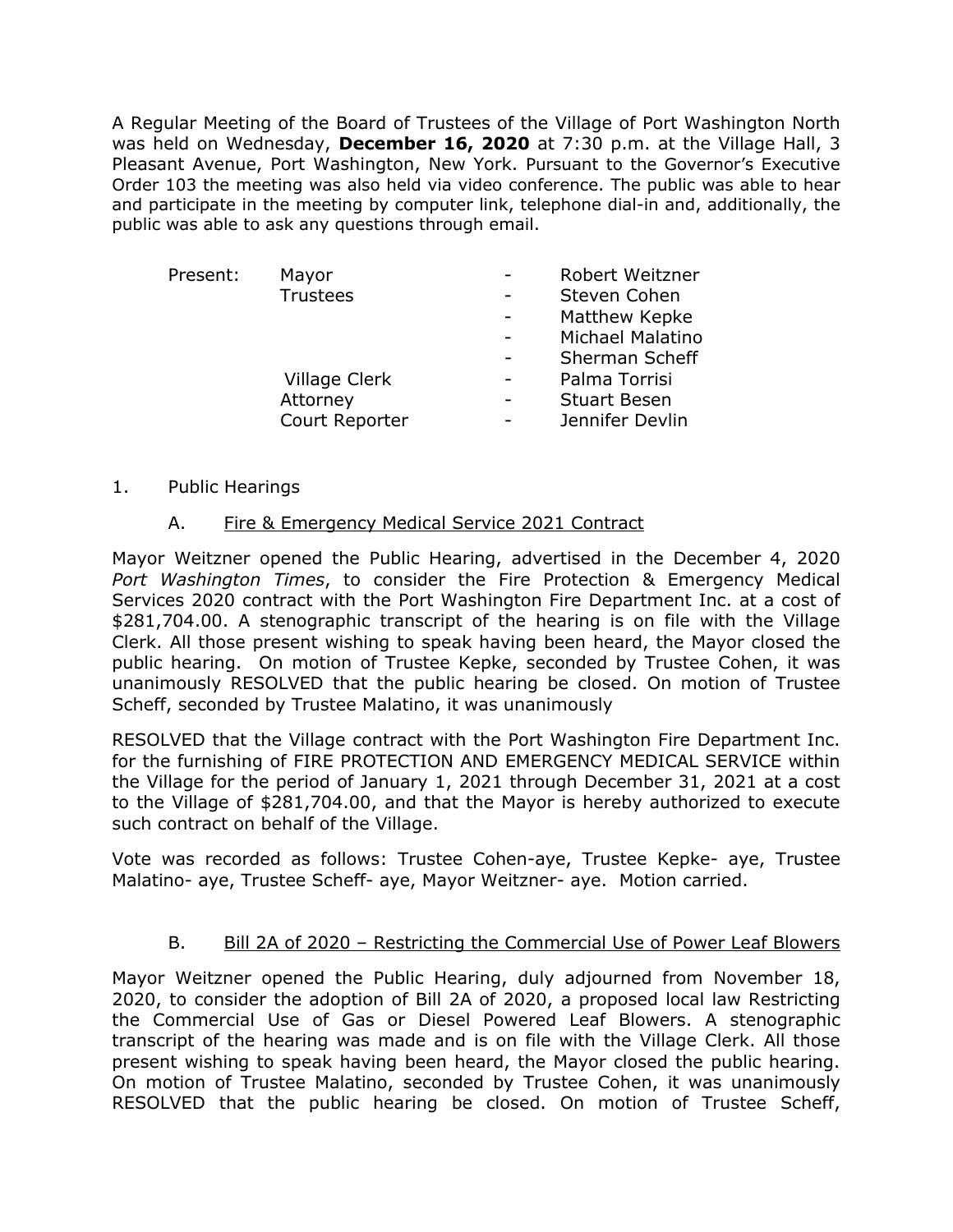seconded by Trustee Malatino, it was RESOLVED that Bill 2A of 2020 be adopted as LOCAL LAW 2 of 2020 to read as follows:

#### **Local Law 2 of 2020**

#### **Chapter 69**

Section 69-8 General Regulations.

No gardener or any employee of a gardener shall perform, or cause, suffer or permit any person to perform, any of the following:

- A. Operate any power or manual lawn mower or any other power equipment Monday through Friday, before 8:30 a.m. or after 6:00 p.m. The operating of any power tools and equipment are strictly prohibited on Saturday and Sunday and legal holidays. Landscaping activities that do not involve power tools and equipment are permitted Saturday and Sunday from 9:00 a.m. to 5:00 p.m.
- *1. Notwithstanding the foregoing, it shall be prohibited for commercial landscapers performing landscaping services to operate and use any gas-powered or diesel-powered leaf blowers between the dates of June 15 to September 15.* 
	- *(i) For purposes of this section a gasoline or diesel leaf blower shall be defined as any device which is used, designed, or operated to produce a current of air for the purpose of pushing, propelling, or blowing leaves, dirt, gardening and grass clippings and cuttings, refuse or debris.*
	- *(ii) During the time period that commercial landscapers are permitted to perform landscaping service with a gasoline or diesel leaf blower the operation of said leaf blower shall be only permitted from Monday through Friday between the hours of 8:30 a.m. and 6:00 p.m. Saturday, Sunday and legal holidays are strictly prohibited.*
	- (iii) *No gasoline or diesel powered leaf blower may be used unless it meets the current Environmental Protection Agency (EPA) exhaust standards and is operated and maintained in accordance with manufacturer's instructions and specifications*. [Amended 12-16-2020 by L.L. 2-2020(A).

Vote was recorded as follows: Trustee Cohen-aye, Trustee Kepke- aye, Trustee Malatino- aye, Trustee Scheff- aye, Mayor Weitzner-aye. Motion carried.

2. Clerk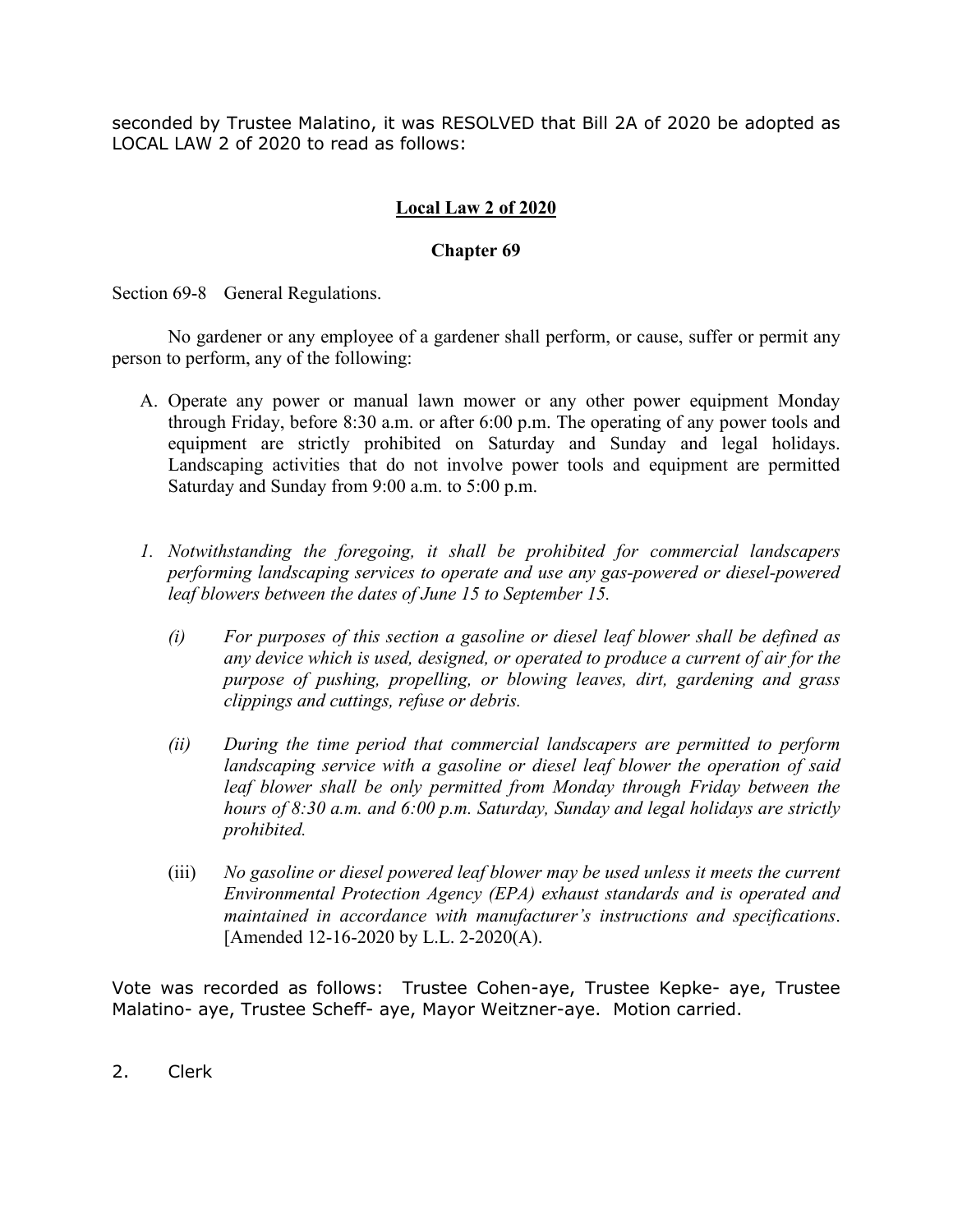A. On motion of Trustee Kepke, seconded by Trustee Cohen, it was unanimously

RESOLVED that the reading of the minutes of the Board of Trustees meeting of October 28, 2020 be waived and that they be and hereby are approved as prepared by Clerk Torrisi.

B. On motion of Trustee Kepke, seconded by Trustee Scheff, it was unanimously

RESOLVED that the Village Clerk be and hereby is directed to publish in the official newspaper of the Village at least ten days prior to the General Village Election to be held on Tuesday, March 16, 2021 a notice that shall state:

- The polling place in each election district, to wit, Village Hall, 3 Pleasant Avenue, Port Washington, New York;
- The hours during which the polls shall be open, to wit, from noon to nine o'clock in the evening;
- The names and addresses of those who have been duly nominated in accordance with the provisions of the election law for the Village office whose petitions have been duly filed with the Village Clerk, and the offices and terms of said office for which they have been so nominated.
- 3. Treasurer

A. On motion of Trustee Kepke, seconded by Trustee Cohen, it was unanimously

RESOLVED that the reading of the Abstract of General Fund Vouchers #228, totalling \$75,692.25, and Abstract of Trust & Agency Fund Vouchers #167, totalling \$11,470.00, be waived and that they be and hereby are approved as submitted by Treasurer Bella.

B. On motion of Trustee Scheff, seconded by Trustee Malatino, it was unanimously

RESOLVED that the Budget Report as of November 30, 2020, showing total assets in the General Fund to be \$2,720,346.54 and in the Trust & Agency Fund to be \$27,668.40, and the modifications contained therein, be and hereby are accepted as submitted by Treasurer Bella.

C. Trustee Scheff stated that he reviewed the bank statement reconciliations for November 2020.

D. The Board reviewed the Annual Update Document for the fiscal year commencing June 1, 2019 and ending May 31, 2020 that was filed with the New York State Comptroller's Office. On motion of Trustee Kepke, seconded by Trustee Scheff, the following resolution was adopted:

WHEREAS the Board of Trustees has been presented with the Annual Update Document for the fiscal year commencing June 1, 2019 and ending May 31, 2020;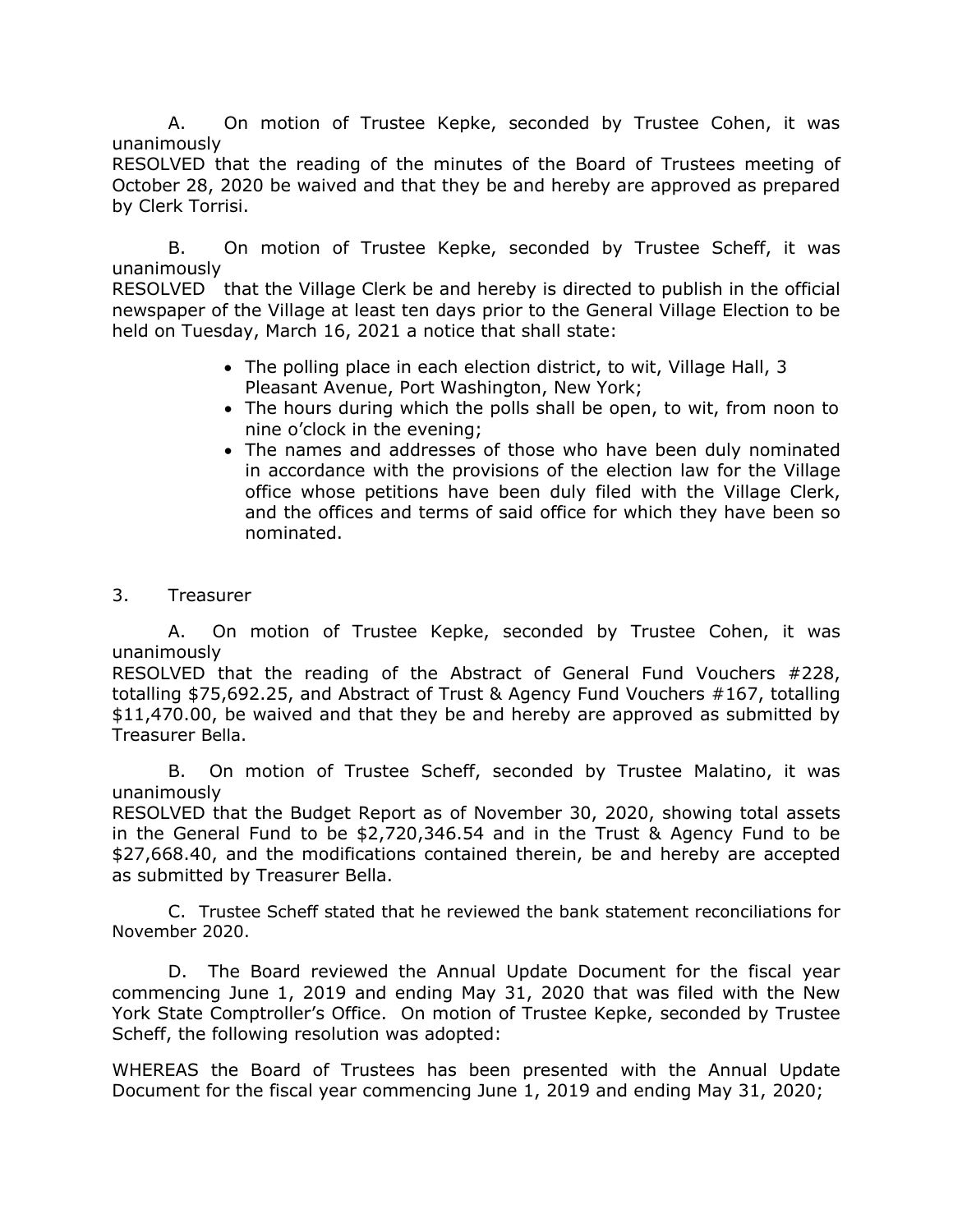NOW, THEREFORE, BE IT RESOLVED that the *Annual Update Document* for the fiscal year commencing June 1, 2019 and ending May 31, 2020, be and hereby is accepted as filed with the New York State Comptroller's Office.

Vote was recorded as follows: Trustee Cohen-aye, Trustee Kepke- aye, Trustee Malatino- aye, Trustee Scheff- aye, Mayor Weitzner- aye. Motion carried.

The Board reviewed the Audited Financial Statement for the General Fund and the Audited Financial Statement and Management Letter for the Village Justice Court for the fiscal year commencing June 1, 2019 and ending on May 31, 2020, prepared by independent auditors Cullen & Danowski LLP. On motion of Trustee Malatino, seconded by Trustee Cohen, it was

RESOLVED that the *Audited Financial Statement for the General Fund,* and the *Audited Financial Statement and Management Letter for the Village Court*, for the fiscal year commencing June 1, 2019 and ending on May 31, 2020, prepared by Cullen & Danowski LLP, be and hereby are accepted.

Vote was recorded as follows: Trustee Cohen- aye, Trustee Kepke- aye, Trustee Malatino- aye, Trustee Scheff- aye, Mayor Weitzner- aye. Motion carried.

- 4. Reports
	- A. Public Works

1. On motion of Trustee Malatino, seconded by Trustee Cohen, it was unanimously

RESOLVED that the Public Works report for the month of December 2020 be and hereby is accepted as presented by Superintendent Novinski.

2. It was the sense of the Board that a warning will be issued upon the first instance of car being parked on the street during a declared Snow Emergency, and that thereafter the Port Washington Police District will be requested to issue a ticket.

B. Building Department

On motion of Trustee Malatino, seconded by Trustee Cohen, it was unanimously RESOLVED that the Building Department report for November 2020 be and hereby is accepted as submitted by Superintendent Barbach.

### C. Emergency Management & Traffic Safety

On motion of Trustee Cohen, seconded by Trustee Kepke, it was unanimously RESOLVED that the Emergency Management and Traffic Safety report for December 2020 be and hereby is accepted as presented by Commissioner Kaplan.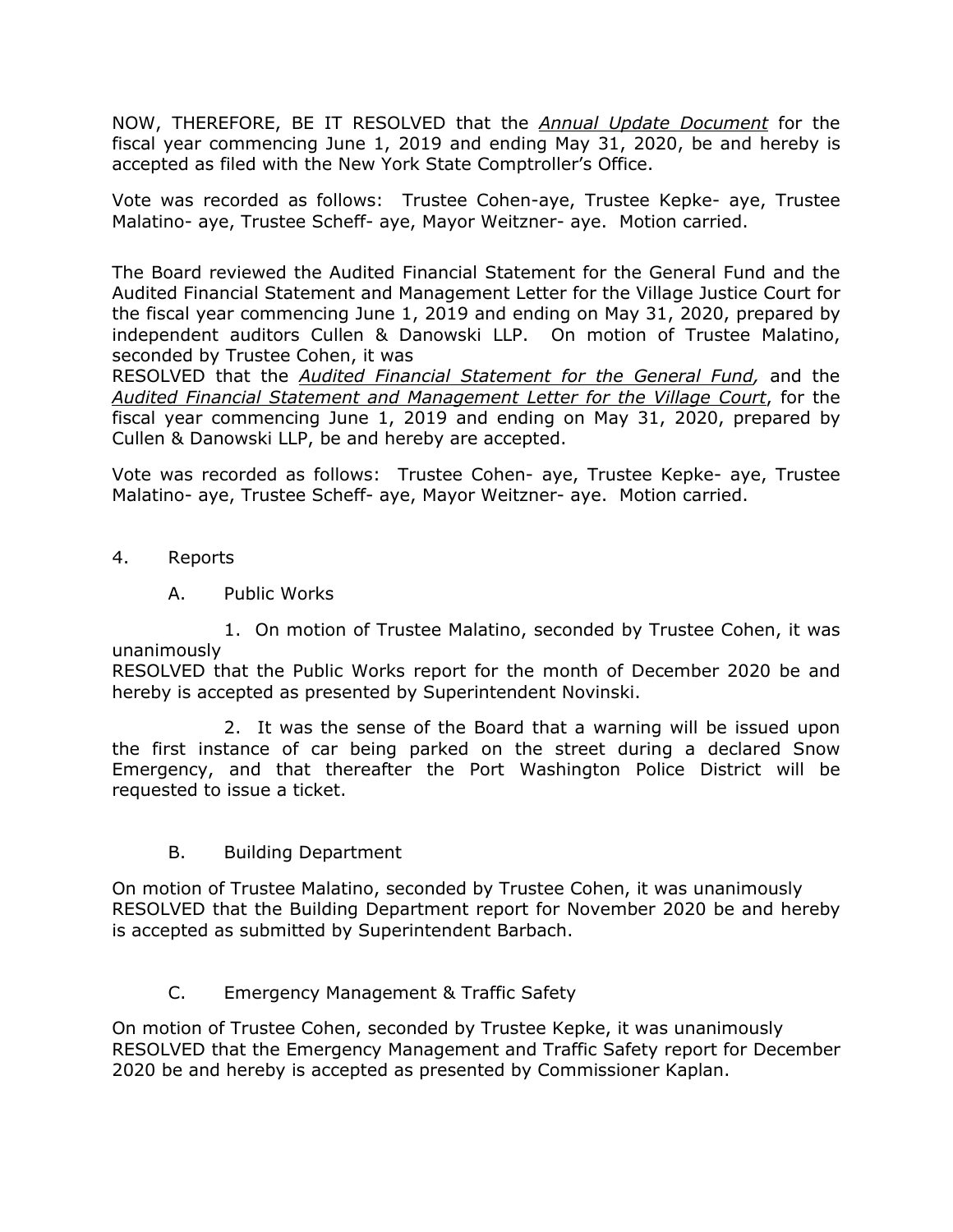## D. Beautification Commission

On motion of Trustee Scheff, seconded by Trustee Cohen, it was unanimously RESOLVED that the Beautification Commission report for December 2020 be and hereby is accepted as presented by Commissioner Roth.

## 5. Business

# A. Street Sweeping Contract

On motion of Trustee Kepke, seconded by Trustee Malatino, it was unanimously RESOLVED that the Village of Port Washington North hereby is hereby exercising its option to extend the Sweeping and Cleaning of Village Streets during the Spring, Summer and Fall contract with John McGowan & Sons Inc. for the year 2021, in accordance with the terms of the original contract, dated January 2020.

# B. Park Maintenance Contract

On motion of Trustee Kepke, seconded by Trustee Malatino, it was unanimously RESOLVED that the Village of Port Washington North is hereby exercising its option to extend the Park Maintenance contract with Bucky Demelas & Son Landscape Contractors Inc. for a period of one year from March 1, 2021 to February 28, 2022, in accordance with the terms of the original contract, dated January 2019.

# C. Hummingbird Web Design

On motion of Trustee Cohen, seconded by Trustee Scheff, it was unanimously RESOLVED that the Village engages the information technology services of Hummingbird Web Design to completely revamp the Village website and to link it to social media platforms, at a cost not to exceed \$9,000.00, plus out-of-pocket expenses including, without limitation, stock images and copywriting services; and that the Mayor is authorized to execute an agreement subject to review by the Village Attorney.

# D. NYS Department of Transportation PIN# 0761.90.301 (OSC #D040196)

On motion of Trustee Malatino, seconded by Trustee Cohen, the following resolution was unanimously adopted:

WHEREAS, a Project for the *Pavement of Village Roadways Including, But Not* Limited to, Pleasant Avenue, PIN# 0761.90.301 (the "Project") is eligible for funding under a New York State Program administered by the New York State Department of Transportation (NYSDOT); and

WHEREAS, a sum not to exceed \$125,000.00 in Program Funding is available to progress the project; and